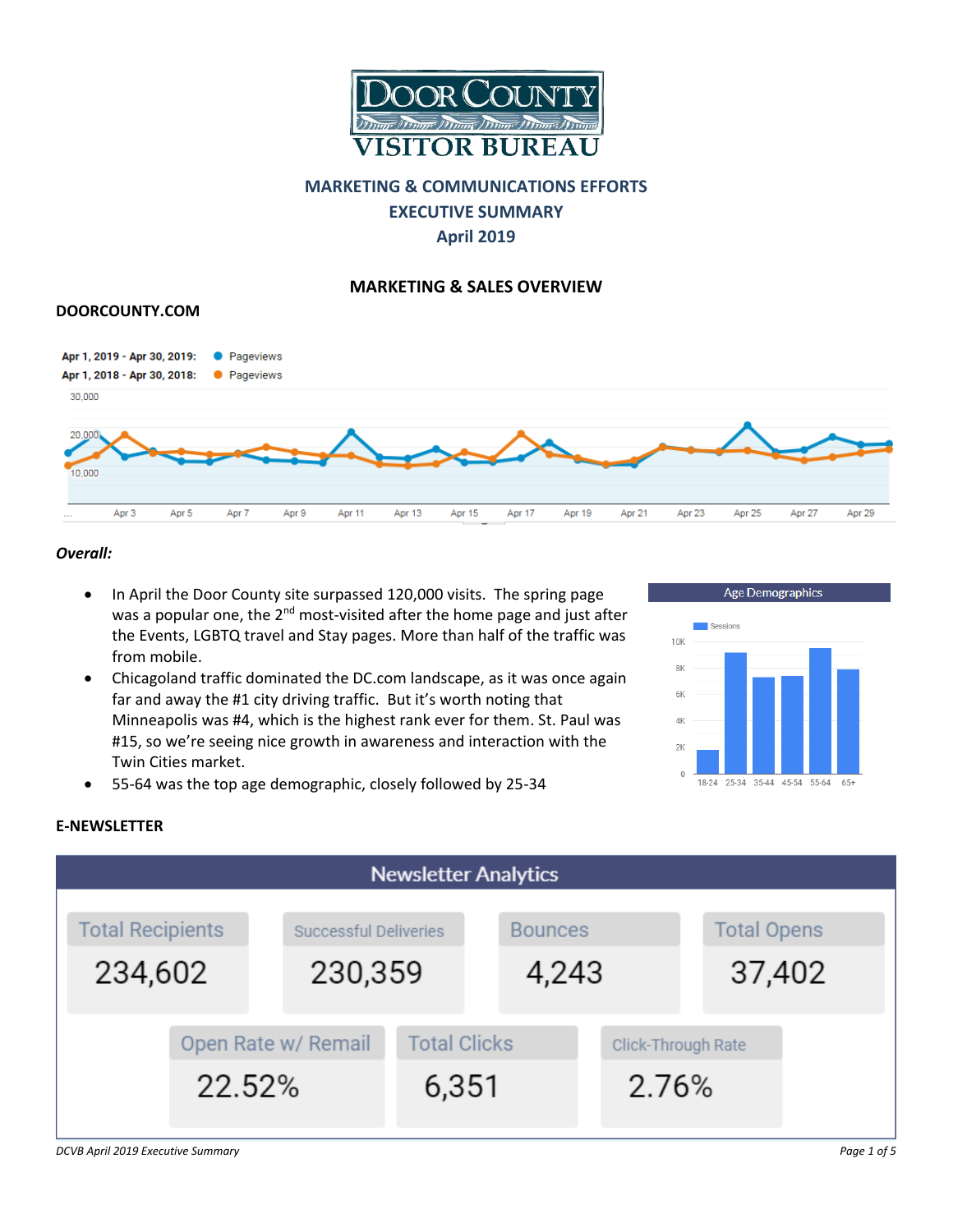- The April newsletter went out 234,000+ subscribers and had some great engagement numbers.
- The 22.5% open rate was the highest of the year, and in fact the highest since Sep '18.
- Popular features included the piece on "14 Trails You Haven't Hiked" as well as the main feature on Spring in Door County

#### **SOCIAL MEDIA**

Posts that generated a lot of engagement in the month of April were questions of what people would do if money wasn't a factor, fill in the blanks about your favorite supper club and unique questions that get people excited about sharing their Door County experiences in all the different categories. We also did some very informative FB "live" videos and introduced the "on the water" video series that reached a large portion of our followers.

We are successfully increasing the drive to the website from social by introducing Door County facts, staying current on iconic attractions and adding useful links through our Instagram stories. Year over year we are seeing extremely large increases in all our Instagram analytics. Instagram proves to be the new generation of decision makers and travel enthusiasts. We are excited to be very involved and loved on Instagram and find it incredibly important that we continue to share the story of Door County. We have also noticed a large increase in communication through Social direct messaging.

## **Standout Facebook Posts**

- The posts with the **highest reach** was the On the Water Kayaking video (30,668), Caption This! Cider and cat giveaway (27,623), and Caption This! Alpaca giveaway (25,375)
- Posts with **most engagement** included: Fill in the blank supper club post (2,494), unlimited budget question (2,132), and the On the Water Kayaking video (1,787)

#### **Top 3 Instagram Posts**







@doorcounty 1961 Engage

@doorcounty 1889 Engage

- The top three posts were very water focused the change of seasons may be prompting people to get excited for warm weather and getting on the water.
- April 2 we gained the most Instagram followers, **gaining 77 followers**  this was the day with the schoolhouse beach photo above, earning the most engagements and reaching over 26K impressions.

#### **MEDIA**

Our 2019 media campaign is now in full swing generating almost 20 million impressions in April. Here is what is currently running:

## **Print:**

Brand USA Travel Guide (International) WI Tourism & Travel Guide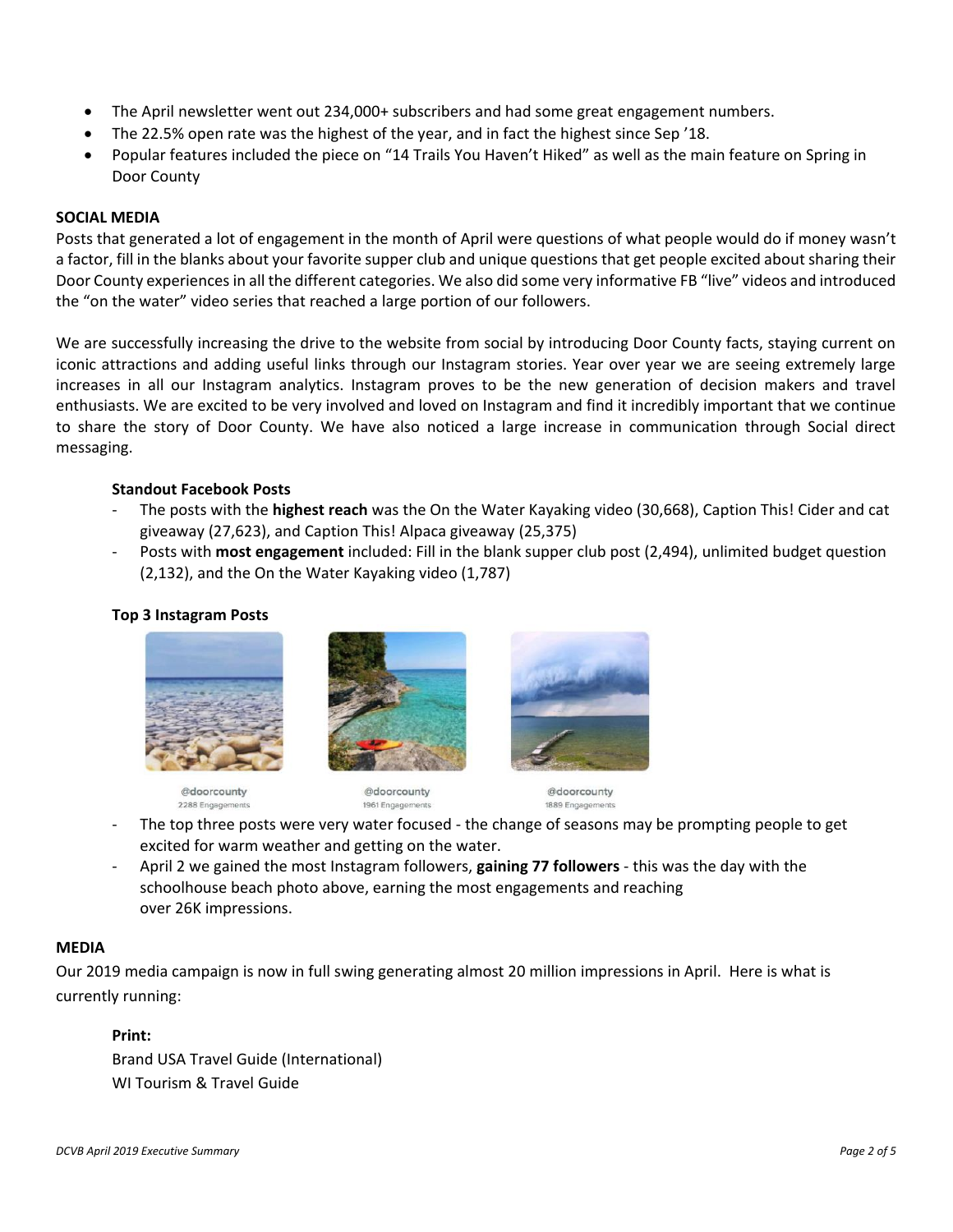## **Social Media:**

Facebook/Instagram Lead Generation (IL, MN, WI)

LGBT Spring Social Campaign (Chicago, Milwaukee, Green Bay/Appleton, Madison, Minneapolis) Recruitment (Radius around UW Campus's, Cedar Rapids, Colorado Springs, Davenport/Rock

 Island/Moline, Des Moines, Northern IL, Ft Lauderdale, Key West, Minneapolis, Vail (CO) Summer 2019 Social Campaign (Chicago, Milwaukee, Green Bay/Appleton, Madison, MSP, Door County)

## **Digital Interactive:**

Google Adwords (Chicago, Milwaukee, Green Bay/Appleton, Madison, Minneapolis) Spring Display Interactive (Milwaukee, Green Bay/Appleton) LGBT Spring Interactive (Chicago, Milwaukee, Green Bay/Appleton, Madison, Minneapolis) Recruitment Interactive (Radius around UW Campus's, Cedar Rapids, Colorado Springs, Davenport/Rock Island/Moline, Des Moines, Northern IL, Ft Lauderdale, Key West, Minneapolis, Vail (CO)

Summer Interactive (Chicago, Milwaukee, Green Bay/Appleton, Madison, Minneapolis)

## **Out-of-Home (OOH)**

Beloit Visitor Center – Rest & Recharge Station Digital Outdoor (Green Bay/Appleton, Chicago)

#### **TV/Streaming**

Summer 2019 Video (Chicago, Milwaukee, Green Bay/Appleton, Madison, Minneapolis) Summer 2019 Spot TV (Milwaukee)

#### **Radio**

Summer 2019 Spot Radio (Green Bay/Appleton)



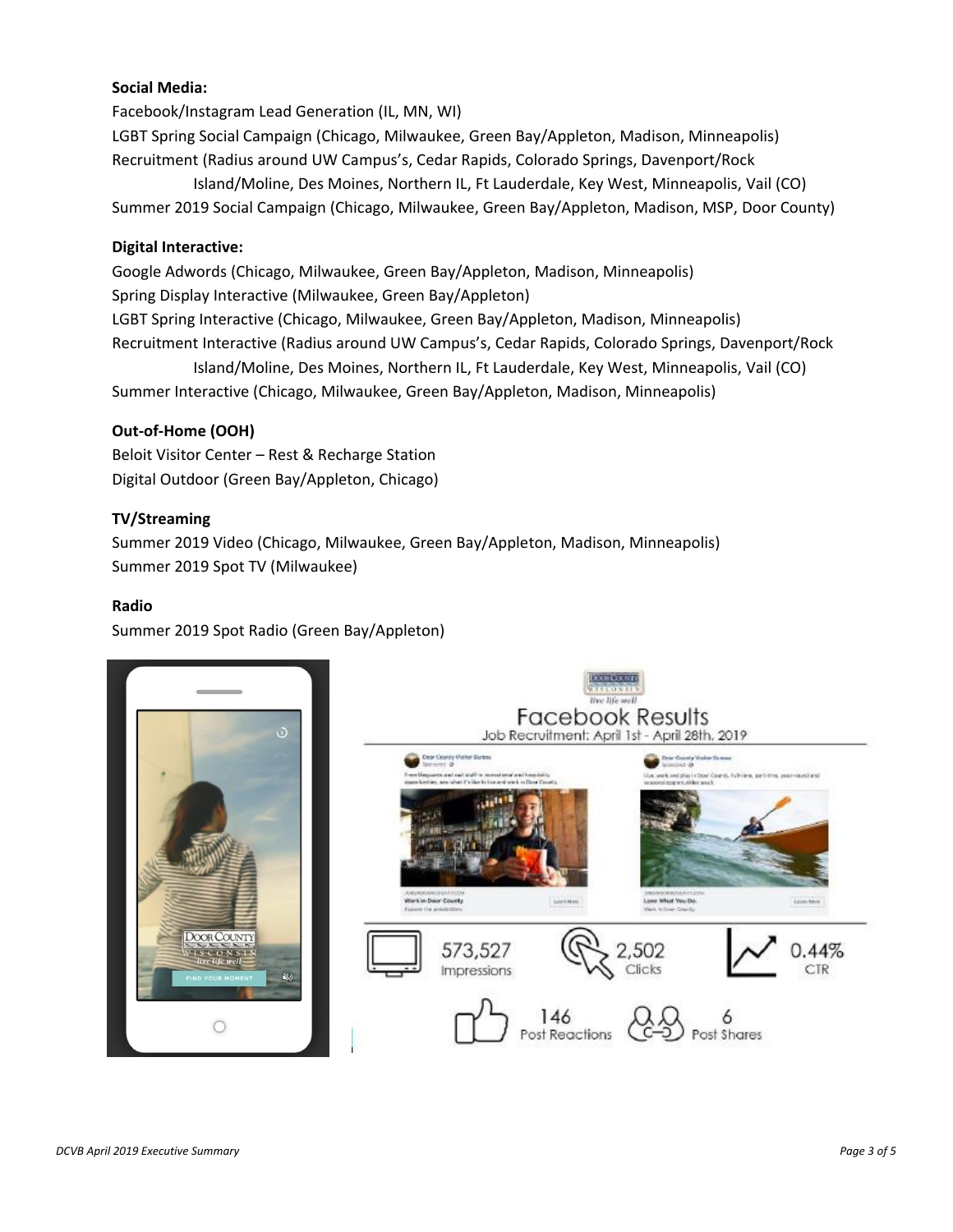## **COMMUNICATIONS & PUBLIC RELATIONS OVERVIEW**

# Board Report – May 2019

- **12** articles were reported from our media marketing program efforts in April and reached a total of **13,209,923** readers/listeners/ viewers. A few media outlets that ran Door County stories during the reported time included Midwest Living's Best of the Midwest Travel 2019, Living the Country Life, Canadian Traveller online, MSN online and Midwest Living magazine and Midwest Living online. View all program articles via our Google Drive folder at **<http://tinyurl.com/yafamdpg>**.
- Since our media marketing program began, the program has generated **\$24,757,867** worth of earned media coverage for Door County, including **\$711,055** in April.
- The return on investment for our media marketing program to date is **1104%**. For every dollar we've spent, we've gotten back **\$11.04** worth of Door County media coverage measured in terms of ad value equivalency.
- We have 5 press trips remaining that are part of our media marketing program with Geiger & Associates, including:
	- June 7-10, 2019 *- Lighthouses/Maritime History theme*
	- June 23-27, 2019 *- Summer Fun/Water theme*
	- August 25-28, 2019 *Outdoor Recreation theme*
	- September 12-15, 2019 *- Arts/Culinary theme*
	- December 12-15, 2019 *- Holiday Magic theme*
- Media assistance was provided to **23** journalists/media outlets in April by providing images, information, on-air/oncamera interviews and/or support for Door County based articles and stories. A few highlights included Coastal Living, Fodor's Travel, Lakeland Boating magazine, Milwaukee Journal Sentinel and Experience Wisconsin magazine. Locally, we assisted WDOR, Peninsula Pulse, Key To The Door Weekly and Door County Daily News.
- Views of DCVB produced videos across all online platforms totaled **156,856** in April. Organic views were 74% of the total for the month, with sponsored views totaling 26%. Some of our most watched videos on Facebook included our On The Water: Kayaking video (4/2), Live at Seaquist Orchards Farm Market (4/1), Live Earth Day video with Door County Land Trust (4/22) and Live national beer day video from Shipwrecked (4/7). On YouTube, our On The Water: Kayaking video and Explore The Door video on Peninsula State Park were two of our most watched videos.
- We finalized our National Travel and Tourism Week initiatives and spearheaded the production of some publications to distribute that share the importance of tourism in Door County.

## **Recent Media Highlights**

- Door County was named by *TripAdvisor* to a list of "16 Incredibly Romantic Getaways in the Midwest" in a story published April 22, 2019. Check out the complete list on TripAdvisor [here.](https://www.tripadvisor.com/VacationRentalsBlog/2019/04/22/midwest-romantic-getaways-couples/)
- *Trivago Magazine* included Door County in a story titled "8 Weekend Getaways from Chicago for a Quintessential Midwestern Vacation" in a story published on April 23, 2019. Check out the online story on Trivago.com [here.](https://magazine.trivago.com/weekend-getaways-from-chicago/)
- The remaining 2 episodes of "Island Life" on *HGTV* featuring Washington Island premiered o[n Sunday, April 28](https://www.hgtv.com/shows/island-life/episodes/leaving-the-windy-city-for-washington-island-wisconsin)<sup>th</sup> at 9 [pm](https://www.hgtv.com/shows/island-life/episodes/leaving-the-windy-city-for-washington-island-wisconsin) and [Sunday, May 5](https://www.hgtv.com/shows/island-life/episodes/a-washington-island-homecoming)<sup>th</sup> at 9:30 pm. There were 2 previous episodes of the show that featured Washington Island that aired in January and March of 2019.
- Door County potter Chad Luberger was featured in a story published April 6, 2019 in the *Art Times Journal*. Check out the story by journalist Norman Kolpas on ArtTimesJournal.com [here.](https://arttimesjournal.com/profile/april_6_19_norman_kolpas/chad_luberger.html)
- *DCVB April 2019 Executive Summary Page 4 of 5* • Midwest Living's May/June 2019 issue included a full-page story about Ephraim's Fyr Bal, their summer solstice celebration. The issue is available on newsstands through late June.

*Midwest Living's Best of the Midwest Travel 2019 issue*